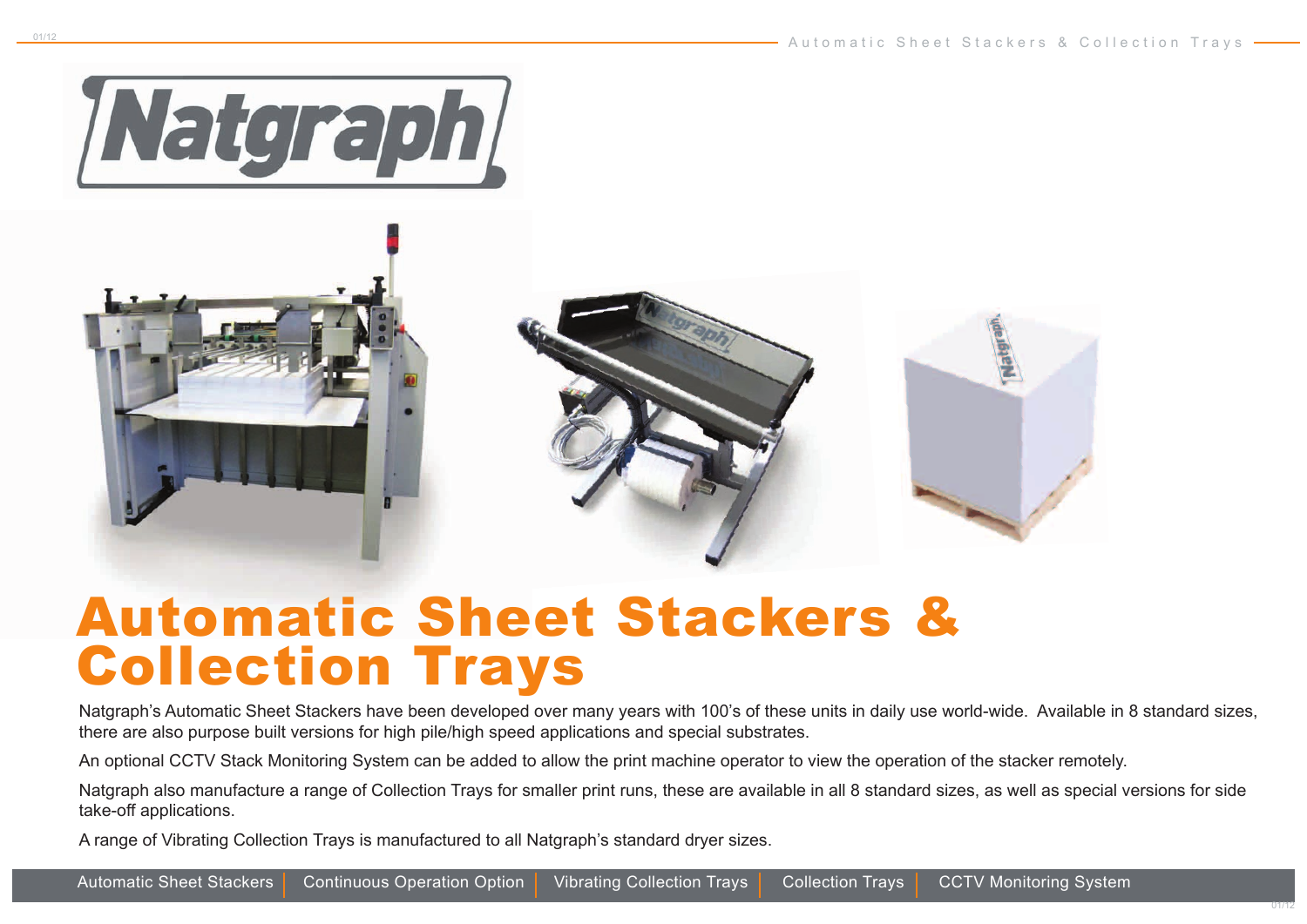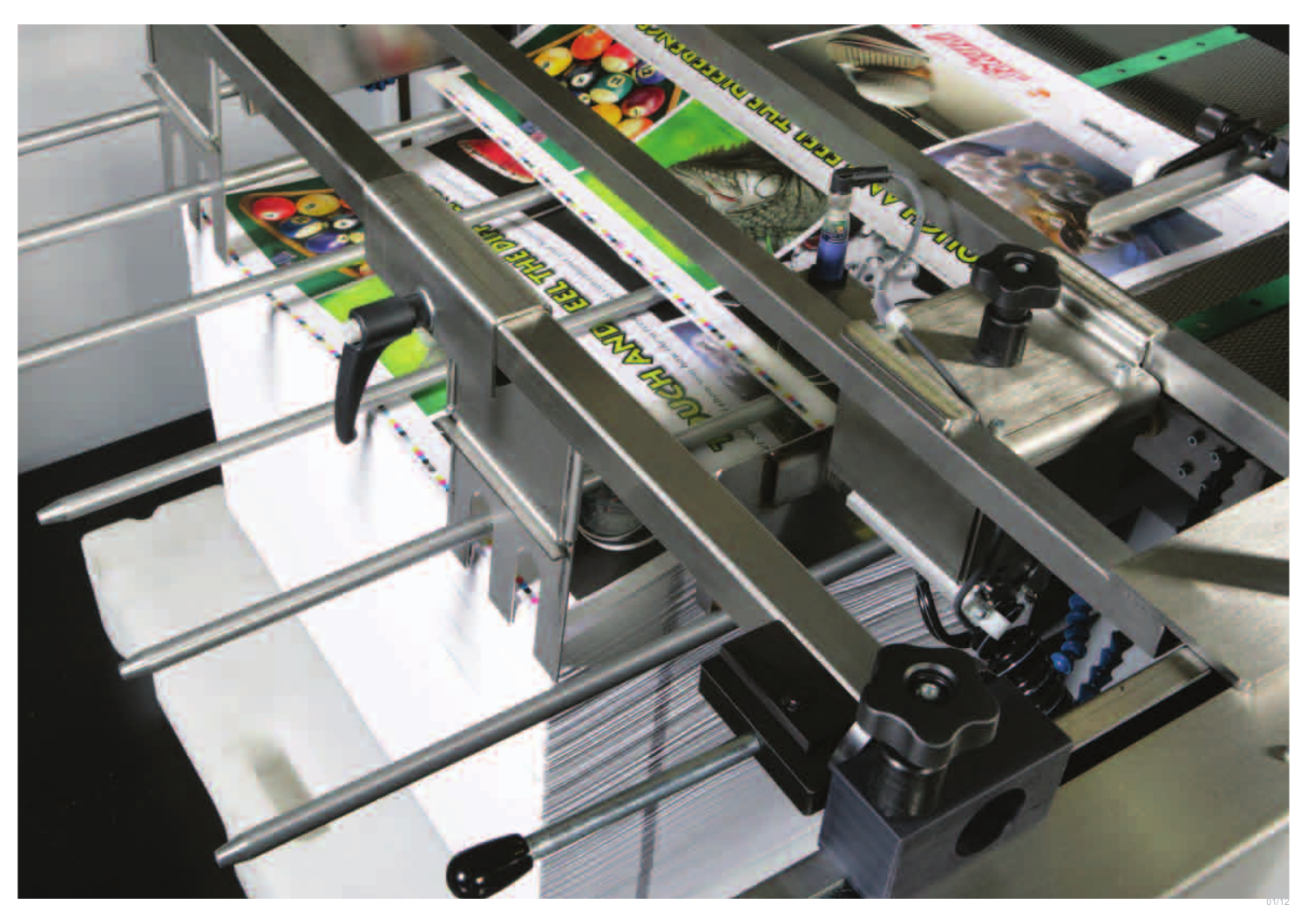#### **Automatic Sheet Stackers**

The Natgraph Automatic Sheet Stackers are completely self contained with their own drive motor, air blower and hoist. Available in a variety of sizes to suit all print formats, this unit is extremely efficient and versatile, with special versions able to accept sheets at up to 8,000 per hour. A combination of thick plate steel side frames and heavy duty tie bars means these machines are capable of continual operation. The hoist is chain operated with a reinforced steel base plate with ramp front.

#### **Automatic Sheet Stacker Features**

- Touch Screen control of:
- Inlet conveyor speed
- Vacuum on / off
- Pneumatic side jogger delay / frequency
- Joggers open / closed
- Air blower delay time / duration
- Stack height adjustment

#### **Continuous Operation Option**

- Independent control or sychronisation with Natgraph Dryer
- Digital sheet counter
- Sheet 'jam' sensing system
- Feeder stop switch
- Side load/unload option

• Available in 7 sizes



This feature allows a small or large pile of printed substrate to be removed from the stacker without interrupting the printing cycle, therefore allowing continuous operation. This consists of a pneumatically operated support 'gate' that provides a temporary sheet support to approximately 60mm of substrate height whilst the stack below is unloaded.

**Continuous Operation Features**

- Touch Screen, PLC Control System
- Pneumatically operated support 'gate'
- Fault signals

#### **CCTV Stack Monitoring System**

A colour CCTV system can be fitted to all Natgraph dryers, this system includes a freestanding, mast mounted camera above the stacker and a dedicated TV monitor mounted on a fully adjustable stand above the inlet of the dryer. This allows the operator to see the stacker without leaving the printing machine, which is very important when operating long, high speed, fully automatic printing lines.